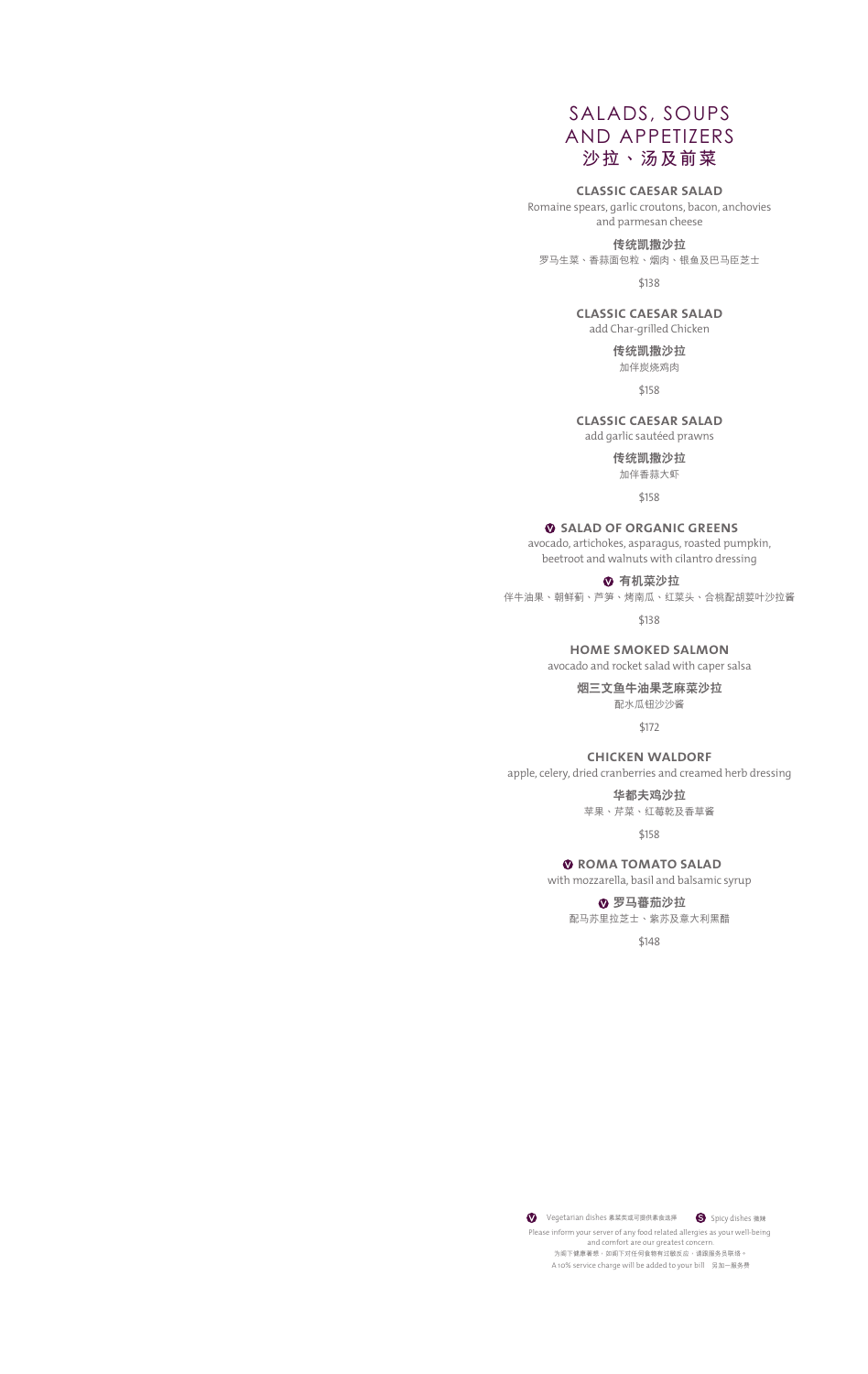# SALADS, SOUPS AND APPETIZERS **沙拉、湯及前菜**

 $\bullet$  **TOMATO AND BASIL SOUP** 

**<sup>8</sup>** 蕃茄罗勒羹汤

\$88

### **sweet corn and crabmeat soup**

**玉米蟹肉羹**

\$88

# **baked french onion soup**

**法式洋蔥湯**

#### \$88

### **the langham antipasto**

grilled eggplant, prosciutto, marinated artichokes, kalamata olives, mushrooms, tomato and buffalo mozzarella with grissini

**意式餐前小食**

# 燒茄子、風干火腿、醃朝鮮薊、卡拉馬塔橄欖、 蘑菇、蕃茄及马苏里拉芝士配意大利面包条

\$188

## **shrimp cocktail** iceberg lettuce and old school spicy cocktail sauce

**雞尾蝦** 配生菜及經典香辣蕃茄醬

\$188

# **BRUSCHETTA OF ROAST CAPSICUMS**

tomatoes, goats cheese with basil

**甜椒蕃茄山羊芝士** 配意式烤麵包

\$168

### **maine jumbo crab cake** with buttered spinach and grain mustard sauce

**緬因蟹肉餅** 配牛油菠菜及芥末醬

\$178

# AFTERS **甜品**

### **twist on cheesecake**

baked rum raisin cream cheese pudding ricotta crepes with citrus fruits, mascarpone yoghurt cream, mango cream cheese dome

> **雙色芝士蛋糕** 四式精選芝士甜品拼盆

\$92

# **hazelnut crunch and chocolate mousse**

caramelised hazelnut ice cream

**榛子巧克力奶凍** 配榛子雪糕

\$92

### **deep dish apple pie**  with chantilly cream

**蘋果派**

配甜奶油

\$92

### **strawberry shortcake**  rose water mascarpone

**草莓酥餅**

配玫瑰露意大利芝士

\$92

### **raspberry meringue pie**  with blackberry ice cream

**野莓派配黑莓雪糕** 

\$92

### **chocolate molten** caramel cookie, vanilla bean ice cream

**軟心巧克力** 配焦糖曲奇香草雪糕

\$92

# **seasonal sliced fruits**

**時令水果**

\$92

A LA CARTE **菜單**  脒 A LA CARTE

毌

A 10% service charge will be added to your bill 另加一服務費 Please inform your server of any food related allergies as your well-being and comfort are our greatest concern. ,<br>为阁下健康著想,如阁下对任何食物有过敏反应,请跟服务员联络。 **◆** Vegetarian dishes 素菜类或可提供素食选择 ● Spicy dishes 微辣

A 10% service charge will be added to your bill 另加一服務費 Please inform your server of any food related allergies as your well-being and comfort are our greatest concern. 。<br>为阁下健康著想,如阁下对任何食物有过敏反应,请跟服务员联络。 Vegetarian dishes 素菜類或可提供素食選擇 **S** Spicy dishes 微辣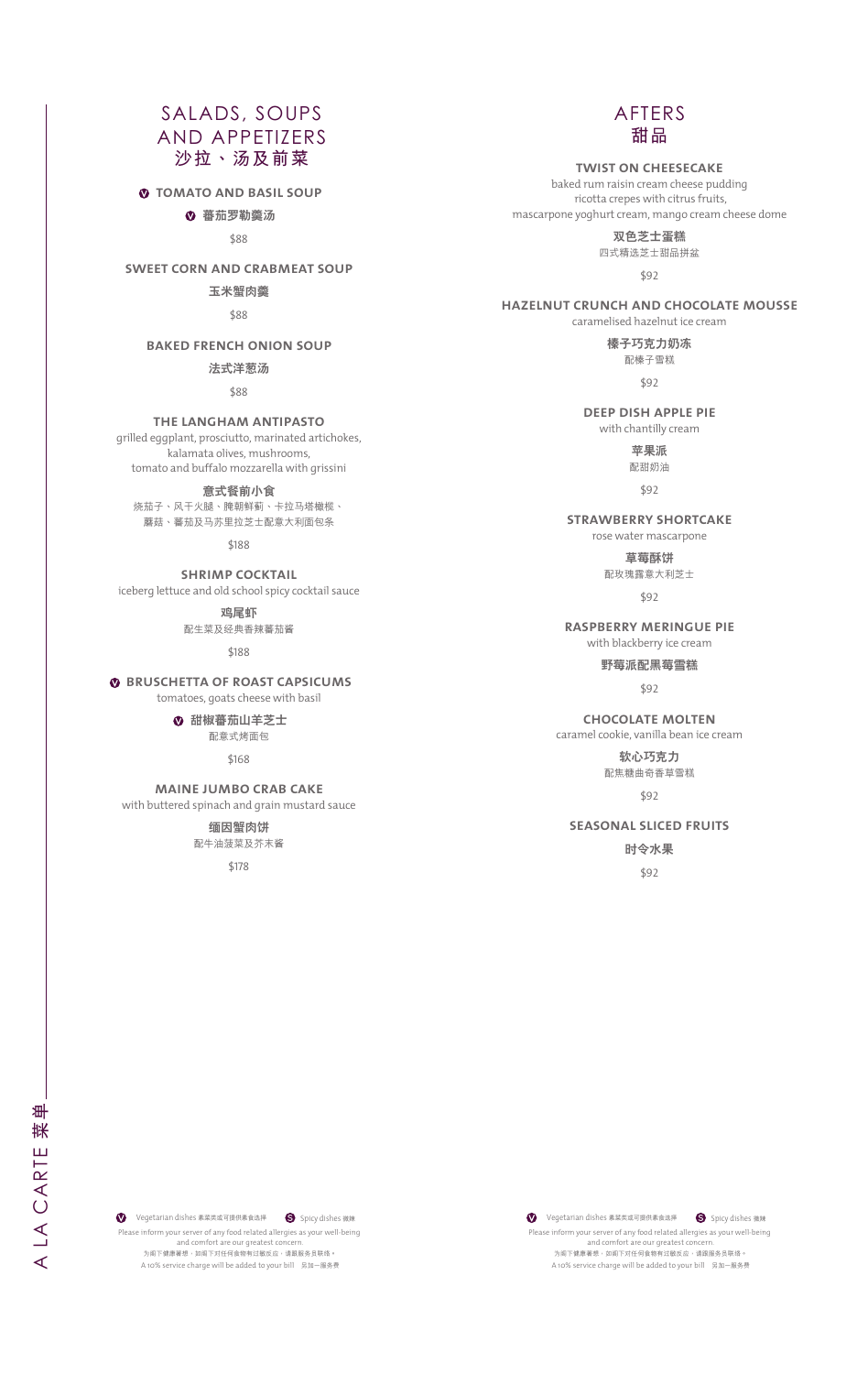# LARGE PLATES AND ASIAN NUANCES **主菜及亞洲美食**

### **cantonese fried rice**

with salted fish, chicken, dried scallops, shredded cabbage and scallions

**鹹魚雞粒炒飯**

配干贝、生菜丝及青葱

\$ 172

### **chinese egg or rice noodle soup**

with your choice of Nanjing spiced beef,

preserved vegetable and pork **中式湯麵或沙河粉** 选配南京牛肉或冬菜猪肉

\$ 172

### **prawn wonton noodles**

with egg noodles or flat rice noodles with bok choy in chicken broth

#### **上汤鲜虾云吞面**

鲜虾云吞配鸡蛋面条或河粉

\$ 172

### **chop suey with homemade xo chilli sauce**

wok fried choy sum, broccoli, baby corn,

green beans and mushrooms

**xo醬炒雜碎**

炒菜心、 西兰花、 玉米笋、 青豆、 蘑菇

\$ 168 add chicken, pork or beef 加配雞肉、豬肉或牛肉

\$ 178

add prawns or fish 加配鲜虾或鱼

\$ 188

# BURGERS AND SANDWICHES **漢堡及三文治**

**char-grilled pure beef burger**

sautéed mushrooms, Gruyere cheese and bacon with fries

**炭烧牛肉汉堡** 

蘑菇、格鲁耶尔芝士 、烟肉及薯条

\$168

**the club sandwich**

roast chicken, Canadian bacon, tomatoes, fried egg, cheese and lettuce in sesame roll or white toast with fries

> **公司三文治** 燒雞、加拿大煙肉、蕃茄、煎蛋、芝士、生菜、 芝麻麵包或白麵包多士及薯條

> > \$158

**grilled tortilla wrap** filled with char-grilled chicken, jalapeno, tomato

and guacamole served with fries

**烤墨西哥薄餅卷**

烧鸡、墨西哥辣椒、蕃茄、牛油果酱及薯条

\$148

**crumbed fish burger**  with tartare sauce, lettuce, tomato and fries

**魚柳漢堡**

配他他汁、生菜、蕃茄及薯條

\$158

 $\bullet$  THE ULTIMATE VEGGIE SANDWICH

avocado, alfalfa sprouts, arugula, cucumber, tomato and ranch dressing on toasted multi grain bread

**蔬菜三文治**

牛油果、苜蓿芽、芝麻菜、黄瓜、蕃茄、香草沙拉酱及麦粒全麦面包

\$138

#### **steak sandwich**

pan-fried filet mignon topped with sautéed onions, melted Swiss cheese served on chunky white toast, grilled peppers, tomatoes and barbeque relish with fries

**牛扒三文治**

炒洋蔥、瑞士芝士、烤甜椒、蕃茄、燒烤醬、白麵包多士及薯條

\$178

A 10% service charge will be added to your bill 另加一服務費 Please inform your server of any food related allergies as your well-being and comfort are our greatest concern. 。<br>为阁下健康著想,如阁下对任何食物有过敏反应,请跟服务员联络。 Vegetarian dishes 素菜類或可提供素食選擇 **S** Spicy dishes 微辣

A 10% service charge will be added to your bill 另加一服務費 Please inform your server of any food related allergies as your well-being and comfort are our greatest concern. 为阁下健康著想,如阁下对任何食物有过敏反应,请跟服务员联络。 Vegetarian dishes 素菜類或可提供素食選擇 **S** Spicy dishes 微辣